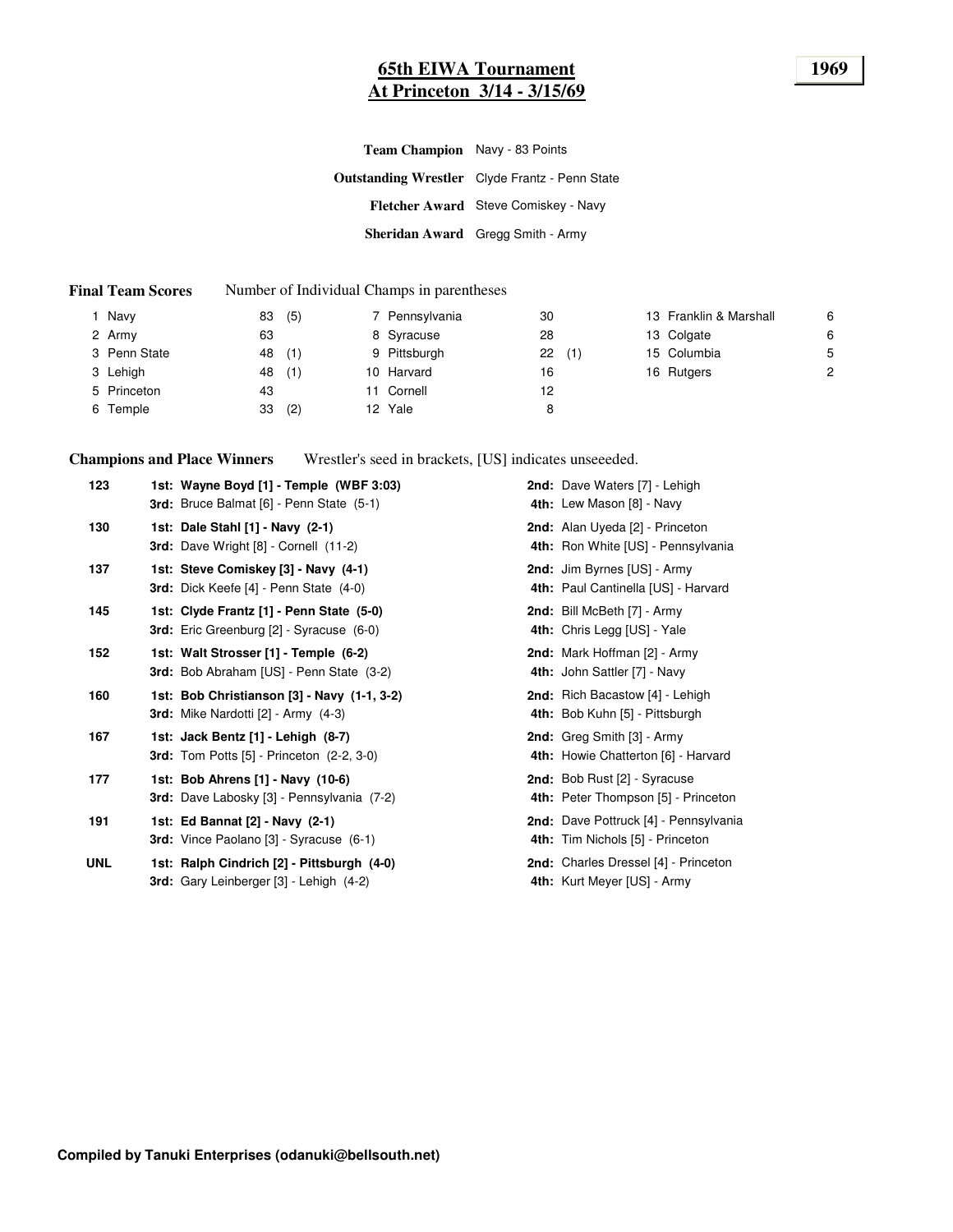| Scott Patten, Army [4]             |                      |                            |                      |
|------------------------------------|----------------------|----------------------------|----------------------|
|                                    | Scott Patten 8-1     |                            |                      |
| John Chitty, Princeton             |                      | Scott Patten 7-1           |                      |
| Joe Palmieri, Syracuse             |                      |                            |                      |
| Charles Lawrence, Pennsylvania [5] | Joe Palmieri 8-7     |                            |                      |
| Lew Mason, Navy [8]                |                      |                            | Wayne Boyd 10-0      |
| Don Joseph, Yale                   | Lew Mason Fall 6:52  |                            |                      |
|                                    |                      | Wayne Boyd 7-4             |                      |
| James Lu, Columbia                 | Wayne Boyd Fall 2:43 |                            |                      |
| Wayne Boyd, Temple [1]             |                      |                            |                      |
| Bruce Unangst, Pittsburgh [2]      |                      |                            | Wayne Boyd Fall 3:03 |
| John Hilliard, Franklin & Marshall | John Hilliard 7-5    |                            |                      |
|                                    |                      | Dave Waters 5-0            |                      |
| Steve Schreiber, Colgate           | Dave Waters 4-2      |                            |                      |
| Dave Waters, Lehigh [7]            |                      |                            |                      |
| Bruce Balmat, Penn State [6]       |                      |                            | Dave Waters 7-4      |
| Bruce Goodman, Harvard             | Bruce Balmat 5-1     |                            |                      |
|                                    |                      | Bruce Balmat 8-4           |                      |
| Bye                                | Jim Jackson          |                            |                      |
| Jim Jackson, Cornell [3]           |                      |                            |                      |
|                                    |                      | <b>Consolation Bracket</b> |                      |

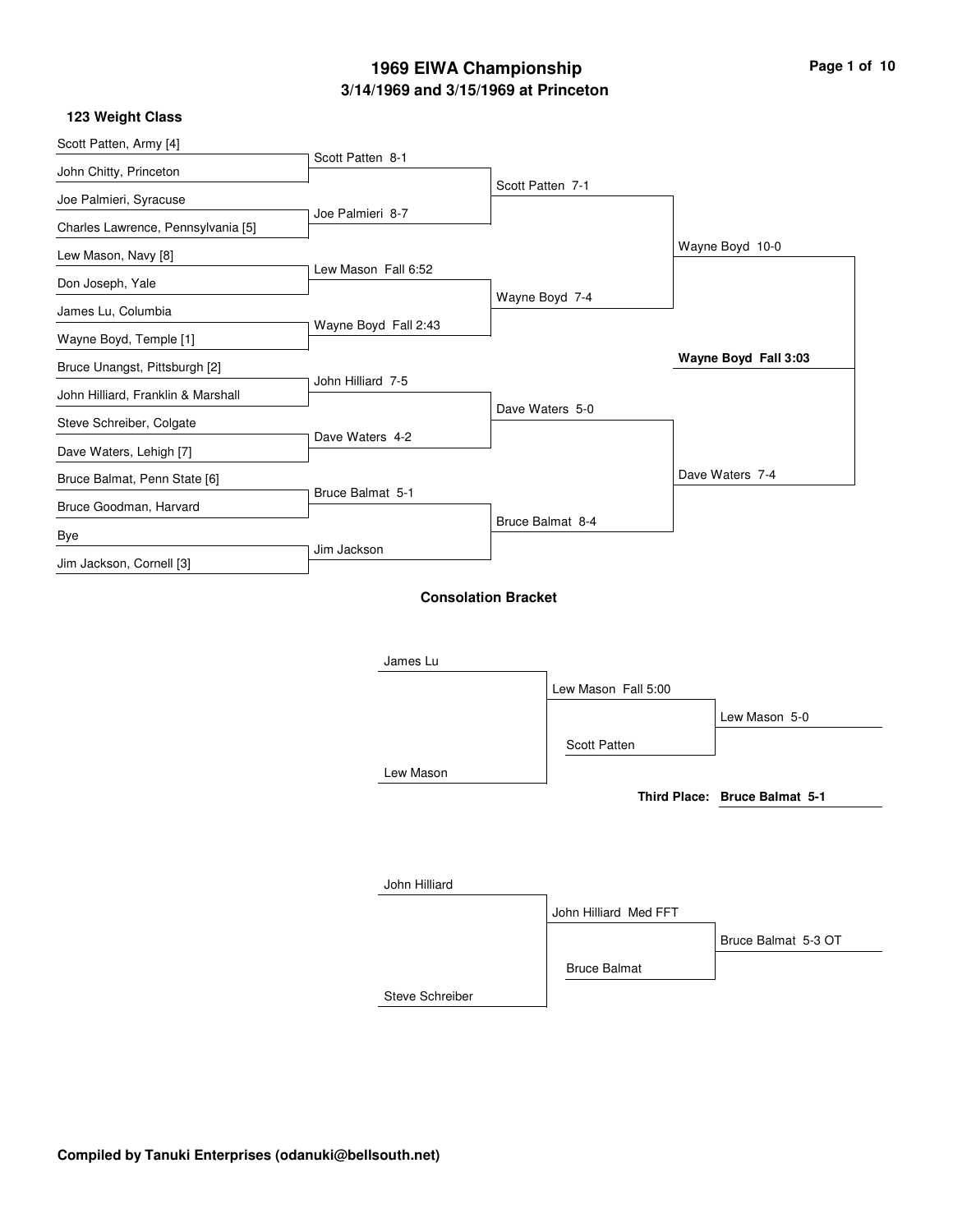| Page 2 of 10 |  |  |  |
|--------------|--|--|--|
|--------------|--|--|--|

#### **130 Weight Class**

| Pete Henning, Lehigh [4]          |                      |                            |                       |                               |
|-----------------------------------|----------------------|----------------------------|-----------------------|-------------------------------|
| Jestyn Payne, Franklin & Marshall | Pete Henning 7-2     |                            |                       |                               |
| Randy Au, Yale                    |                      | Mike Quinn DFT             |                       |                               |
| Mike Quinn, Columbia [5]          | Mike Quinn Fall 1:32 |                            |                       |                               |
| Dave Wright, Cornell [8]          |                      |                            |                       | Dale Stahl 6-1                |
|                                   | Dave Wright 13-1     |                            |                       |                               |
| Peter Stathis, Colgate            |                      | Dale Stahl 15-6            |                       |                               |
| Steven Gold, Rutgers              | Dale Stahl Fall 0:31 |                            |                       |                               |
| Dale Stahl, Navy [1]              |                      |                            |                       | Dale Stahl 2-1                |
| Alan Uyeda, Princeton [2]         | Alan Uyeda Fall 1:18 |                            |                       |                               |
| Williams, Syracuse                |                      | Alan Uyeda 9-3             |                       |                               |
| Ron White, Pennsylvania           | Ron White 8-6        |                            |                       |                               |
| Larry Cuba, Pittsburgh [7]        |                      |                            |                       |                               |
| Mike Mullady, Army [6]            |                      |                            |                       | Alan Uyeda 6-4                |
| Jim Fiore, Temple                 | Mike Mullady 12-9    |                            |                       |                               |
| Bye                               |                      | Dana Balum 7-3             |                       |                               |
| Dana Balum, Penn State [2]        | Dana Balum           |                            |                       |                               |
|                                   |                      | <b>Consolation Bracket</b> |                       |                               |
|                                   |                      |                            |                       |                               |
|                                   |                      |                            |                       |                               |
|                                   | Steven Gold          |                            |                       |                               |
|                                   |                      |                            | Dave Wright Fall 3:43 |                               |
|                                   |                      |                            |                       | Dave Wright 11-8              |
|                                   |                      |                            | Mike Quinn            |                               |
|                                   | Dave Wright          |                            |                       |                               |
|                                   |                      |                            |                       | Third Place: Dave Wright 11-2 |
|                                   |                      |                            |                       |                               |
|                                   |                      |                            |                       |                               |
|                                   |                      |                            |                       |                               |
|                                   | Ron White            |                            |                       |                               |
|                                   |                      |                            | Ron White Med FFT     |                               |

Dana Balum

Ron White 7-3

Williams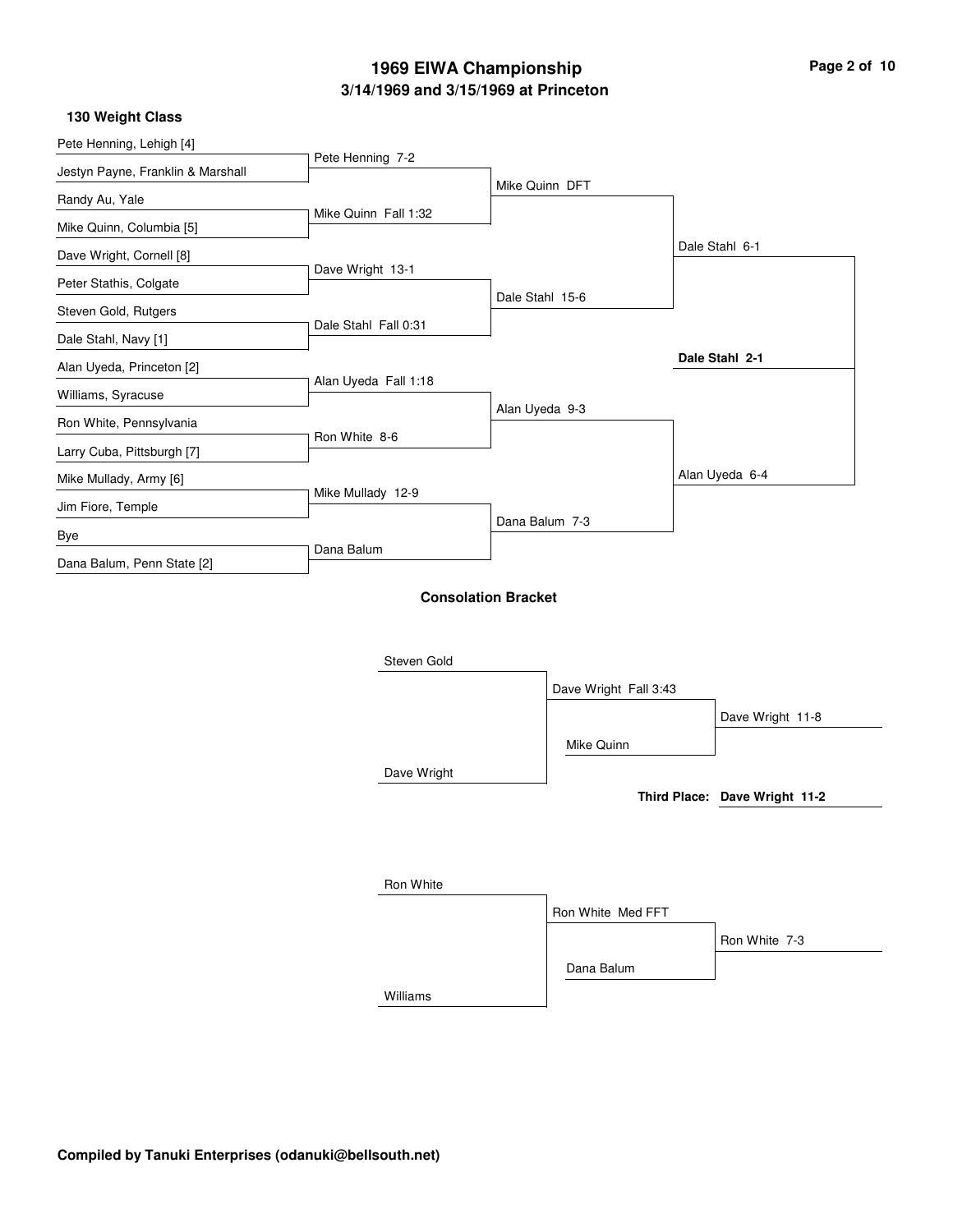### **137 Weight Class**

| Dick Keefe Fall 7:20<br>Jim Byrnes 4-2<br>Paul Cantinella 3-1 |                                                                                | Jim Byrnes Fall 3:15<br>Steve Comiskey 4-1 |
|---------------------------------------------------------------|--------------------------------------------------------------------------------|--------------------------------------------|
|                                                               |                                                                                |                                            |
|                                                               |                                                                                |                                            |
|                                                               |                                                                                |                                            |
|                                                               |                                                                                |                                            |
|                                                               |                                                                                |                                            |
|                                                               |                                                                                |                                            |
|                                                               |                                                                                |                                            |
|                                                               |                                                                                |                                            |
|                                                               |                                                                                |                                            |
|                                                               |                                                                                |                                            |
|                                                               |                                                                                |                                            |
|                                                               |                                                                                |                                            |
|                                                               |                                                                                |                                            |
|                                                               |                                                                                | Steve Comiskey 6-3                         |
|                                                               |                                                                                |                                            |
|                                                               |                                                                                |                                            |
|                                                               |                                                                                |                                            |
|                                                               |                                                                                |                                            |
|                                                               |                                                                                |                                            |
|                                                               |                                                                                |                                            |
|                                                               |                                                                                |                                            |
|                                                               |                                                                                |                                            |
|                                                               |                                                                                | Dick Keefe 3-3, 4-0                        |
|                                                               |                                                                                |                                            |
|                                                               |                                                                                |                                            |
|                                                               |                                                                                |                                            |
|                                                               |                                                                                | Third Place: Dick Keefe 4-0                |
|                                                               | Steve Comiskey 7-6<br><b>Consolation Bracket</b><br>Tim Hart DFT<br>Dick Keefe |                                            |

|             | John Homiak 7-4 |                          |
|-------------|-----------------|--------------------------|
|             |                 | Paul Cantinella 1-1, 3-2 |
|             | Paul Cantinella |                          |
| John Homiak |                 |                          |

**Compiled by Tanuki Enterprises (odanuki@bellsouth.net)**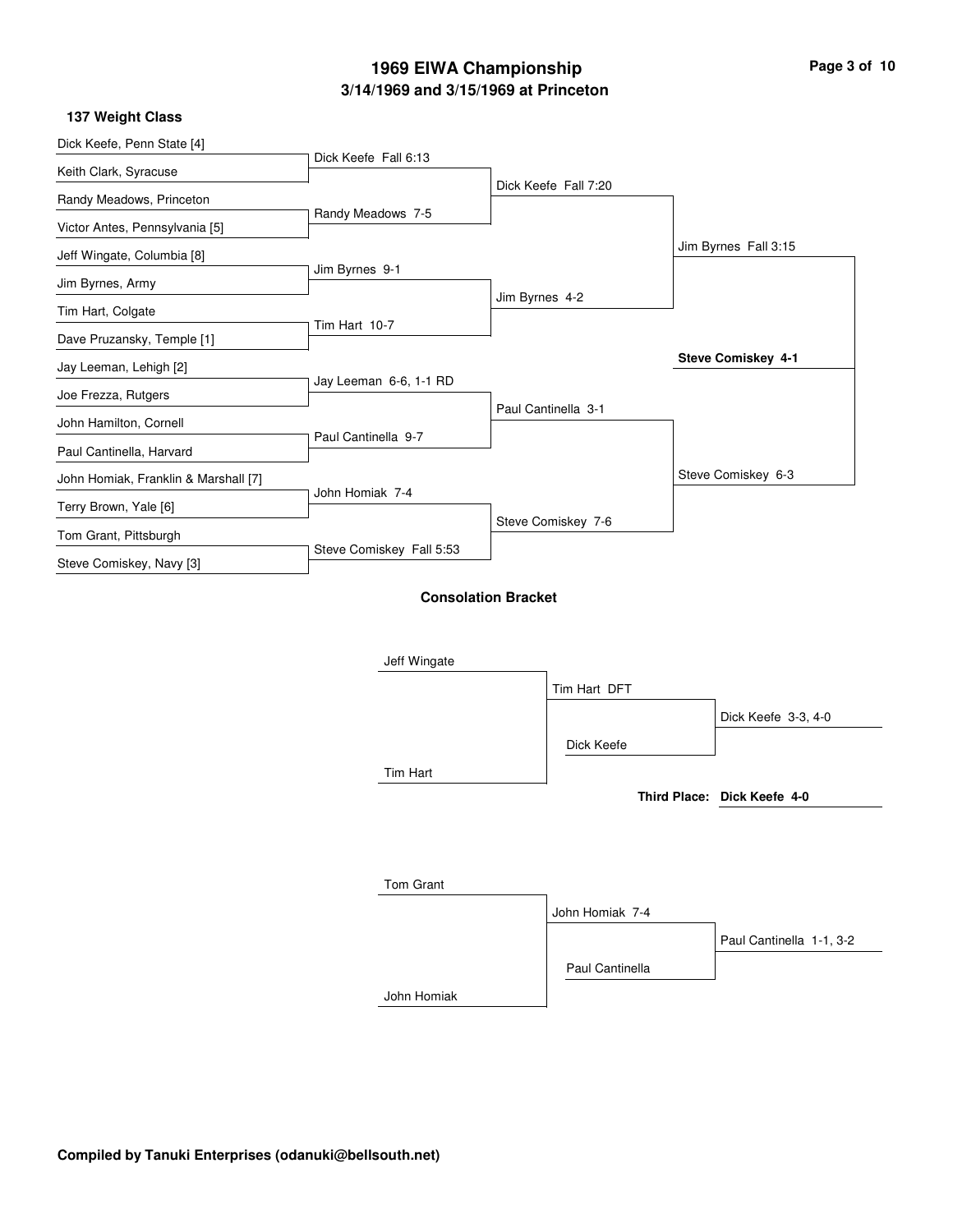| Page 4 of 10 |  |  |
|--------------|--|--|
|              |  |  |

 $\overline{\phantom{0}}$ 

### **145 Weight Class**

| Pat Lavery, Pittsburgh [4]         | Chris Legg 6-3         |                            |                        |                                 |
|------------------------------------|------------------------|----------------------------|------------------------|---------------------------------|
| Chris Legg, Yale                   |                        |                            |                        |                                 |
| Carl Bauer, Navy                   |                        |                            | Chris Legg 7-3 OT      |                                 |
| Bob Sokoloff, Pennsylvania [5]     | Bob Sokoloff 5-2       |                            |                        |                                 |
| Mike Brown, Rutgers [8]            |                        |                            |                        | Clyde Frantz 11-1               |
| Bob Brintz, Columbia               | Mike Brown 7-3         |                            |                        |                                 |
| Rowan, Temple                      |                        |                            | Clyde Frantz Fall 3:09 |                                 |
| Clyde Frantz, Penn State [1]       | Clyde Frantz Fall 2:47 |                            |                        |                                 |
| Eric Greenburg, Syracuse [2]       |                        |                            |                        | Clyde Frantz 5-0                |
| Ray Pavelka, Cornell               | Eric Greenburg 6-5     |                            |                        |                                 |
| Alan DeJong, Colgate               |                        | Bill McBeth 6-2            |                        |                                 |
| Bill McBeth, Army [7]              | Bill McBeth 8-1        |                            |                        |                                 |
| Pat Coleman, Harvard [6]           |                        |                            |                        | Bill McBeth 7-1                 |
| Jake Feldmeier, Princeton          | Pat Coleman 3-1 OT     |                            |                        |                                 |
| Bye                                |                        |                            | Pat Coleman 4-3        |                                 |
| Doug Ward, Franklin & Marshall [3] | Doug Ward              |                            |                        |                                 |
|                                    |                        | <b>Consolation Bracket</b> |                        |                                 |
|                                    |                        |                            |                        |                                 |
|                                    |                        |                            |                        |                                 |
|                                    | Rowan                  |                            |                        |                                 |
|                                    |                        |                            | Mike Brown 10-1        |                                 |
|                                    |                        |                            |                        | Chris Legg DFT                  |
|                                    |                        |                            | Chris Legg             |                                 |
|                                    | Mike Brown             |                            |                        |                                 |
|                                    |                        |                            |                        | Third Place: Eric Greenburg 6-0 |
|                                    |                        |                            |                        |                                 |
|                                    |                        |                            |                        |                                 |
|                                    | Alan DeJong            |                            |                        |                                 |
|                                    |                        |                            | Eric Greenburg 6-0     |                                 |
|                                    |                        |                            |                        | Eric Greenburg 6-2              |
|                                    |                        |                            | Pat Coleman            |                                 |
|                                    | Eric Greenburg         |                            |                        |                                 |
|                                    |                        |                            |                        |                                 |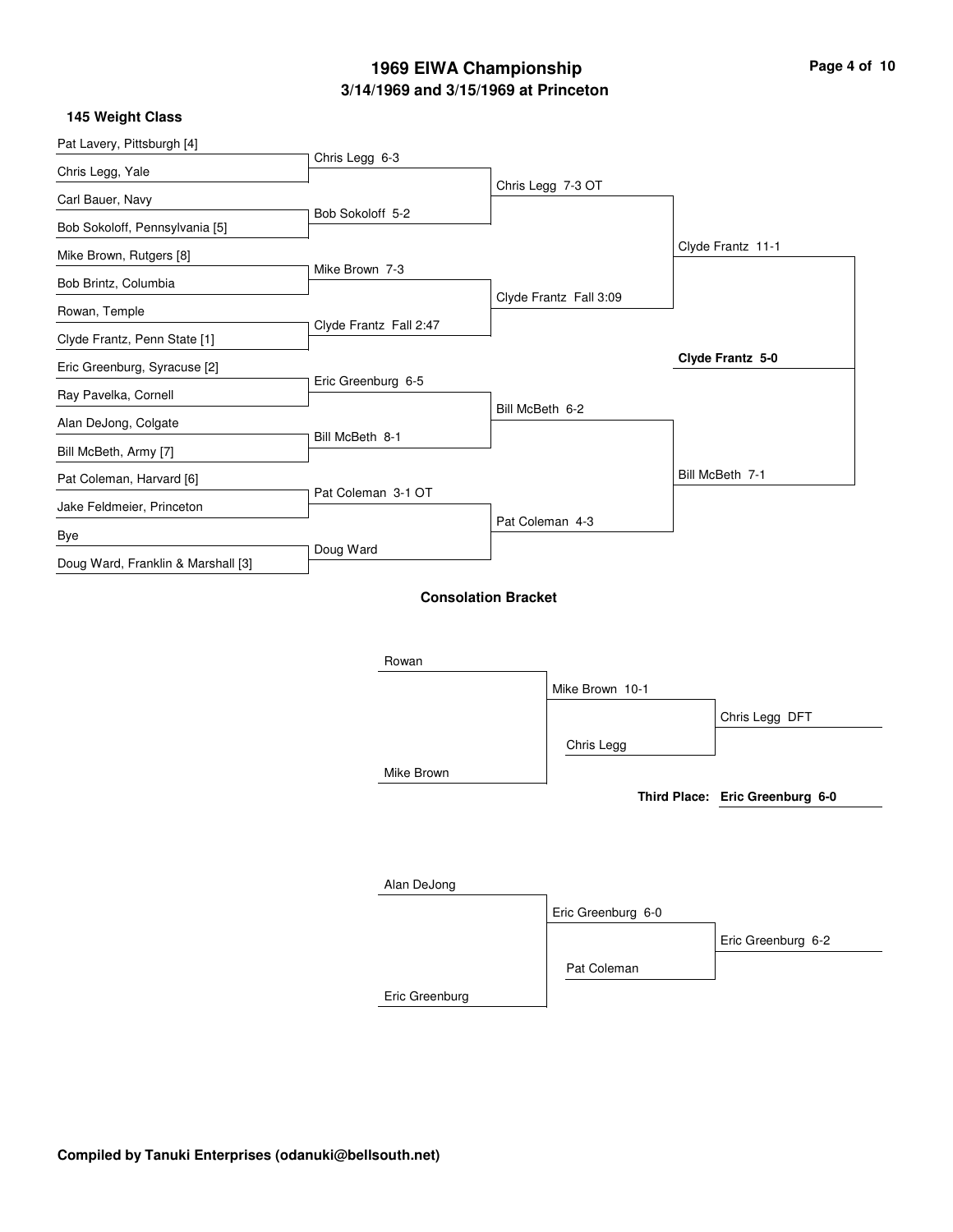| Page 5 of 10 |  |
|--------------|--|
|--------------|--|

### **152 Weight Class**

| Dave Ouellet, Cornell [4]        | Dave Ouellet 13-10     |                            |                      |                              |
|----------------------------------|------------------------|----------------------------|----------------------|------------------------------|
| Bart Harvey, Harvard             |                        |                            |                      |                              |
| Bob Abraham, Penn State          |                        |                            | Bob Abraham 8-7      |                              |
| Clay McEldowney, Princeton [5]   | Bob Abraham 12-6       |                            |                      |                              |
| Buddy Morris, Pittsburgh [8]     |                        |                            |                      | Walt Strosser 3-2            |
| Wayne Darling, Columbia          | Buddy Morris 9-5       |                            |                      |                              |
| Ray Boland, Syracuse             |                        |                            | Walt Strosser 5-0    |                              |
| Walt Strosser, Temple [1]        | Walt Strosser 7-0      |                            |                      |                              |
| Mark Hoffman, Army [2]           |                        |                            |                      | Walt Strosser 6-2            |
| Ed Miller, Colgate               | Mark Hoffman Fall 3:10 |                            |                      |                              |
| Bob Scheetz, Rutgers             |                        |                            | Mark Hoffman 3-2     |                              |
| John Sattler, Navy [7]           | John Sattler 7-0       |                            |                      |                              |
| Ed Olmstead, Pennsylvania [6]    |                        |                            |                      | Mark Hoffman 3-1             |
| Terry Bowen, Franklin & Marshall | Ed Olmstead 5-0        |                            |                      |                              |
| Terry Light, Yale                |                        |                            | Ed Olmstead 4-0 OT   |                              |
| Tom Muir, Lehigh [3]             | Tom Muir 7-0           |                            |                      |                              |
|                                  |                        | <b>Consolation Bracket</b> |                      |                              |
|                                  | Ray Boland             |                            |                      |                              |
|                                  |                        |                            | Ray Boland 9-2       |                              |
|                                  |                        |                            |                      | Bob Abraham 6-5              |
|                                  |                        |                            | Bob Abraham          |                              |
|                                  | <b>Buddy Morris</b>    |                            |                      |                              |
|                                  |                        |                            |                      | Third Place: Bob Abraham 3-2 |
|                                  |                        |                            |                      |                              |
|                                  |                        |                            |                      |                              |
|                                  | Ed Miller              |                            |                      |                              |
|                                  |                        |                            | John Sattler Med FFT |                              |
|                                  |                        |                            |                      | John Sattler 0-0, 5-2        |
|                                  |                        |                            | Ed Olmstead          |                              |

John Sattler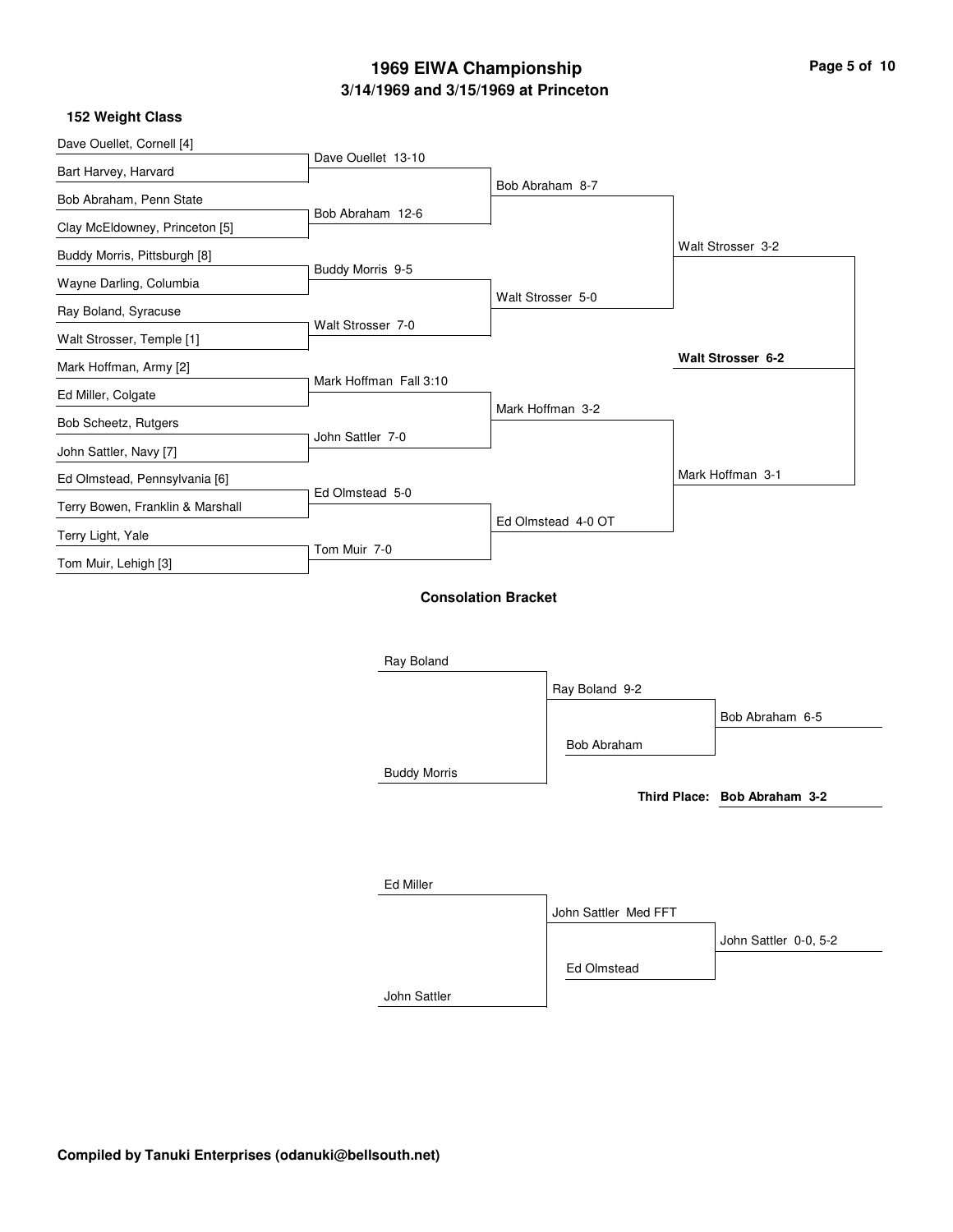|                      | Rich Bacastow 12-7                                                                                                   |                                                |
|----------------------|----------------------------------------------------------------------------------------------------------------------|------------------------------------------------|
| Bob Kuhn 1-0 OT      |                                                                                                                      |                                                |
|                      |                                                                                                                      | Rich Bacastow 7-1                              |
| Mark Faller 13-3     |                                                                                                                      |                                                |
|                      | Steve Alexander 4-3                                                                                                  |                                                |
|                      |                                                                                                                      |                                                |
|                      |                                                                                                                      | Bob Christianson 1-1, 3-2                      |
|                      |                                                                                                                      |                                                |
|                      |                                                                                                                      |                                                |
|                      |                                                                                                                      |                                                |
|                      |                                                                                                                      | Bob Christianson 1-0 OT                        |
|                      |                                                                                                                      |                                                |
|                      |                                                                                                                      |                                                |
| Bob Christianson 5-1 |                                                                                                                      |                                                |
|                      | Rich Bacastow Fall 3:51<br>Steve Alexander 8-3<br>Mike Nardotti Fall 3:48<br>George Bellino 9-1<br>John St. John 8-1 | Mike Nardotti 1-1, 1-0<br>Bob Christianson 7-0 |

### **Consolation Bracket**

| Len Zigment   |                     |                                |
|---------------|---------------------|--------------------------------|
|               | Bob Kuhn Fall 4:21  |                                |
|               |                     | Bob Kuhn 9-1                   |
|               | Steve Alexander     |                                |
| Bob Kuhn      |                     |                                |
|               |                     | Third Place: Mike Nardotti 5-3 |
|               |                     |                                |
|               |                     |                                |
| Gerry Gold    |                     |                                |
|               | Gerry Gold 4-4, 3-0 |                                |
|               |                     | Mike Nardotti 10-6             |
|               | Mike Nardotti       |                                |
| John St. John |                     |                                |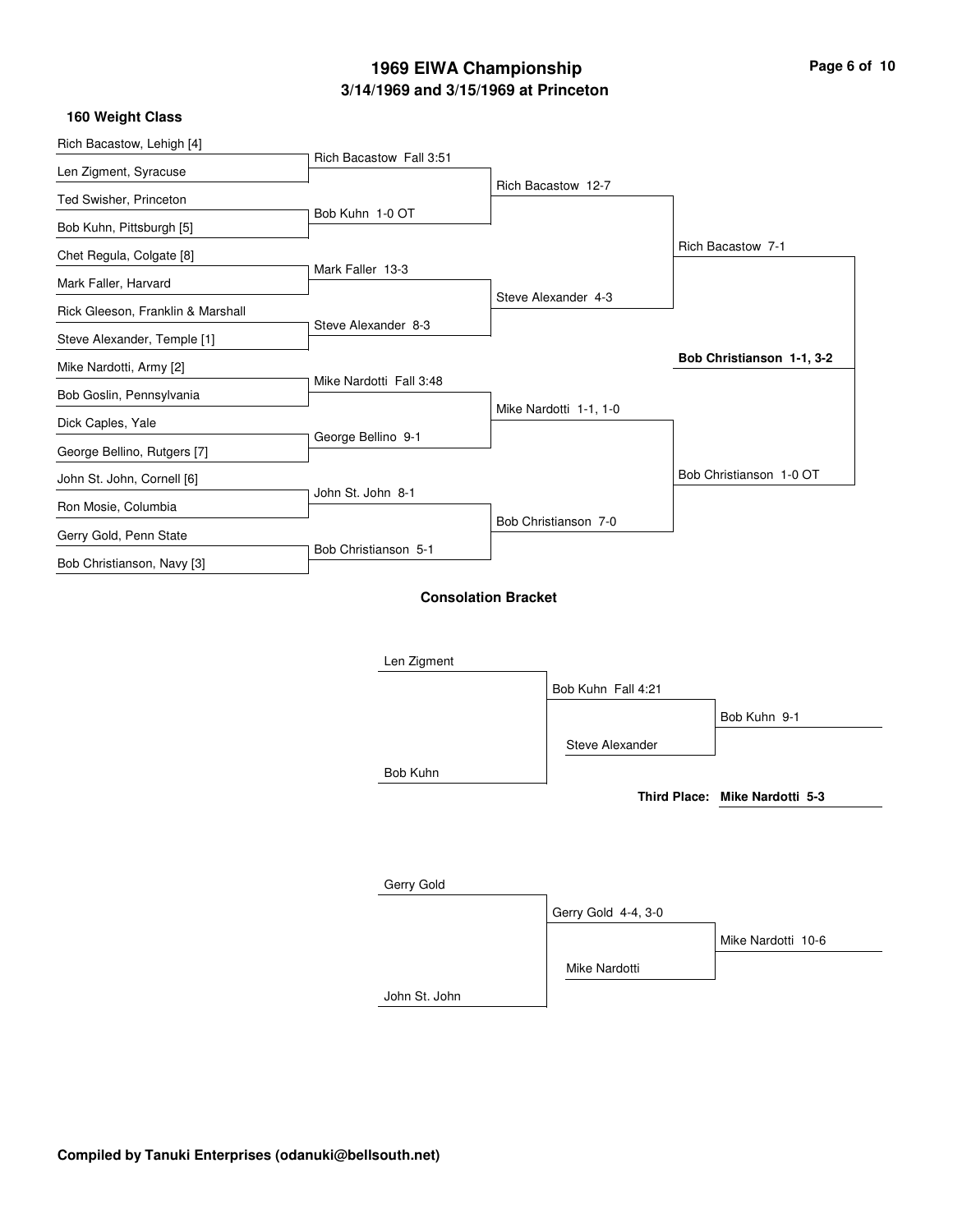**167 Weight Class**

| Glenn Bateman, Syracuse [4]    |                        |                            |                            |                                 |
|--------------------------------|------------------------|----------------------------|----------------------------|---------------------------------|
| Art Walsh, Cornell             | Glenn Bateman 7-2      |                            |                            |                                 |
| Schneider, Franklin & Marshall |                        | Tom Potts 4-1              |                            |                                 |
| Tom Potts, Princeton [5]       | Tom Potts Fall 1:55    |                            |                            |                                 |
| Dennis Haggerty, Columbia [8]  |                        |                            |                            | Jack Bentz 9-6                  |
| Greg McClure, Pittsburgh       | Dennis Haggerty 6-0    |                            |                            |                                 |
| George Jenkins, Temple         |                        |                            | Jack Bentz Fall 6:44       |                                 |
| Jack Bentz, Lehigh [1]         | Jack Bentz 19-1        |                            |                            |                                 |
| Ben Welch, Navy [2]            |                        |                            |                            | Jack Bentz 8-7                  |
| Dan Brandenburg, Rutgers       | Ben Welch 6-1          |                            |                            |                                 |
| Jim Crowther, Penn State       |                        |                            | Jim Crowther 6-4           |                                 |
| Don Ingham, Pennsylvania [7]   | Jim Crowther Fall 6:33 |                            |                            |                                 |
| Howie Chatterton, Harvard [6]  |                        |                            |                            | Greg Smith 11-6                 |
| <b>Bill Roberts, Colgate</b>   | Howie Chatterton 13-3  |                            |                            |                                 |
| Dean Imel, Yale                |                        |                            | Greg Smith Fall 1:34       |                                 |
| Greg Smith, Army [3]           | Greg Smith Fall 3:42   |                            |                            |                                 |
|                                | George Jenkins         | <b>Consolation Bracket</b> |                            |                                 |
|                                |                        |                            | George Jenkins Fall 3:20   |                                 |
|                                |                        |                            |                            | Tom Potts 6-0                   |
|                                |                        |                            | Tom Potts                  |                                 |
|                                | Dennis Haggerty        |                            |                            |                                 |
|                                |                        |                            |                            | Third Place: Tom Potts 2-2, 3-0 |
|                                | Dean Imel              |                            |                            |                                 |
|                                |                        |                            | Howie Chatterton Fall 1:31 |                                 |
|                                |                        |                            |                            | Howie Chatterton 3-2            |
|                                |                        |                            | Jim Crowther               |                                 |
|                                | Howie Chatterton       |                            |                            |                                 |
|                                |                        |                            |                            |                                 |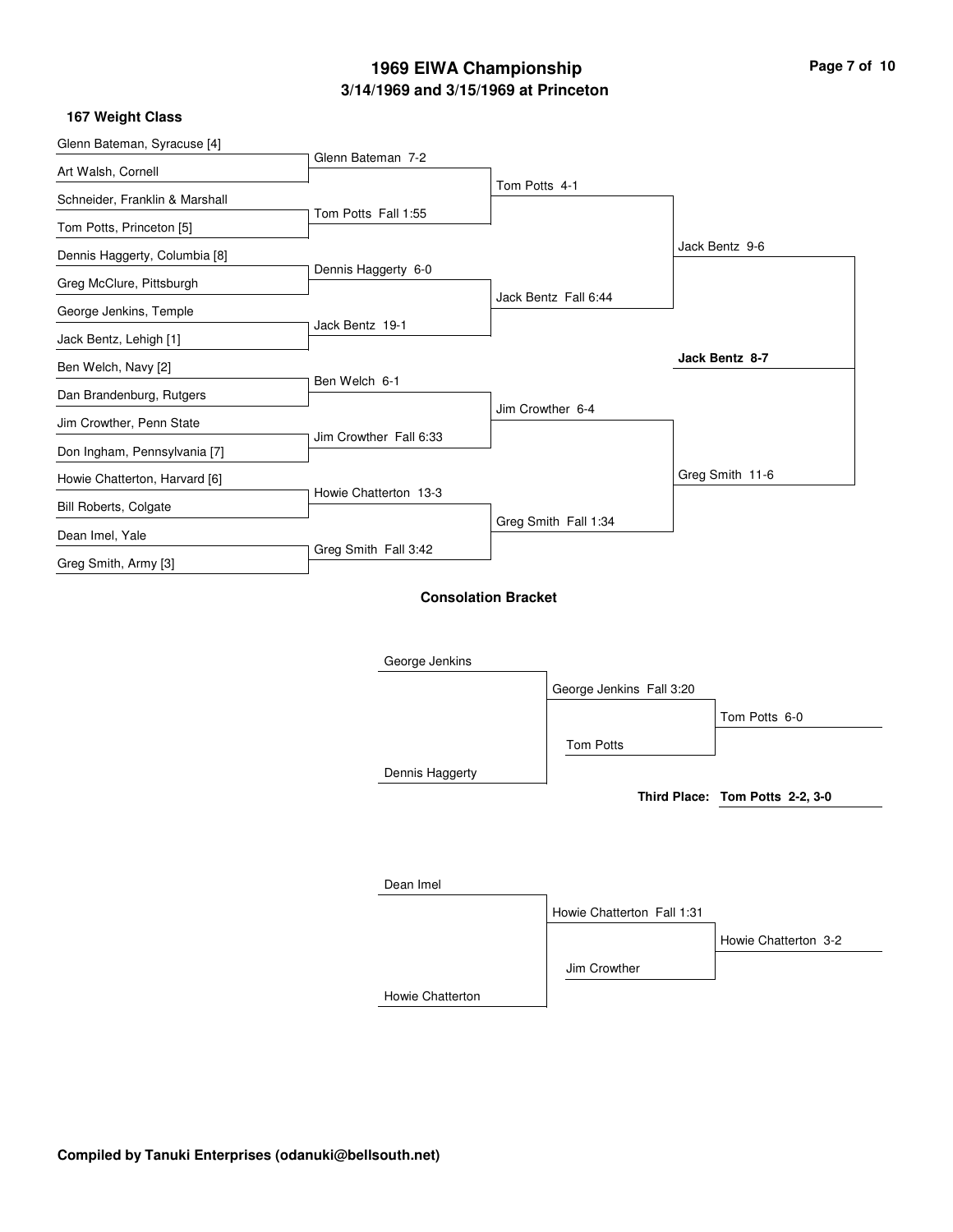| Page 8 of 10 |  |  |
|--------------|--|--|
|--------------|--|--|

### **177 Weight Class**

| John High, Penn State [4]      |                            |                |                         |                               |
|--------------------------------|----------------------------|----------------|-------------------------|-------------------------------|
|                                | John High Fall 4:20        |                |                         |                               |
| Tom McTaggart, Colgate         |                            |                | Peter Thompson 3-3, 5-0 |                               |
| McBride, Franklin & Marshall   | Peter Thompson Fall 6:54   |                |                         |                               |
| Peter Thompson, Princeton [5]  |                            |                |                         | Bob Ahrens 12-0               |
| Joe Ferraro, Army [8]          | Joe Ferraro 14-1           |                |                         |                               |
| Ron Levandowski, Pittsburgh    |                            | Bob Ahrens 8-4 |                         |                               |
| John Imrie, Harvard            |                            |                |                         |                               |
| Bob Ahrens, Navy [1]           | Bob Ahrens 15-2            |                |                         |                               |
| Bob Rust, Syracuse [2]         |                            |                |                         | Bob Ahrens 10-6               |
| Jack Van Doren, Rutgers        | Bob Rust 12-0              |                |                         |                               |
| Kirk Parker, Yale              |                            |                | Bob Rust Fall 3:03      |                               |
| Marc Baretz, Temple [7]        | Marc Baretz 5-3            |                |                         |                               |
| Steve Shields, Lehigh [6]      |                            |                |                         | Bob Rust 3-1                  |
| Jim Peterson, Columbia         | Steve Shields 6-1          |                |                         |                               |
|                                |                            |                | Dave Labosky 4-0        |                               |
| Bye                            | Dave Labosky               |                |                         |                               |
| Dave Labosky, Pennsylvania [3] |                            |                |                         |                               |
|                                | <b>Consolation Bracket</b> |                |                         |                               |
|                                |                            |                |                         |                               |
|                                | John Imrie                 |                |                         |                               |
|                                |                            |                | Joe Ferraro Fall 2:32   |                               |
|                                |                            |                |                         |                               |
|                                |                            |                |                         | Peter Thompson 4-1            |
|                                |                            |                | Peter Thompson          |                               |
|                                | Joe Ferraro                |                |                         |                               |
|                                |                            |                |                         | Third Place: Dave Labosky 7-2 |
|                                |                            |                |                         |                               |
|                                |                            |                |                         |                               |
|                                | Jack Van Doren             |                |                         |                               |
|                                |                            |                | Jack Van Doren 4-3      |                               |
|                                |                            |                |                         | Dave Labosky 9-4              |
|                                |                            |                | Dave Labosky            |                               |
|                                | Marc Baretz                |                |                         |                               |
|                                |                            |                |                         |                               |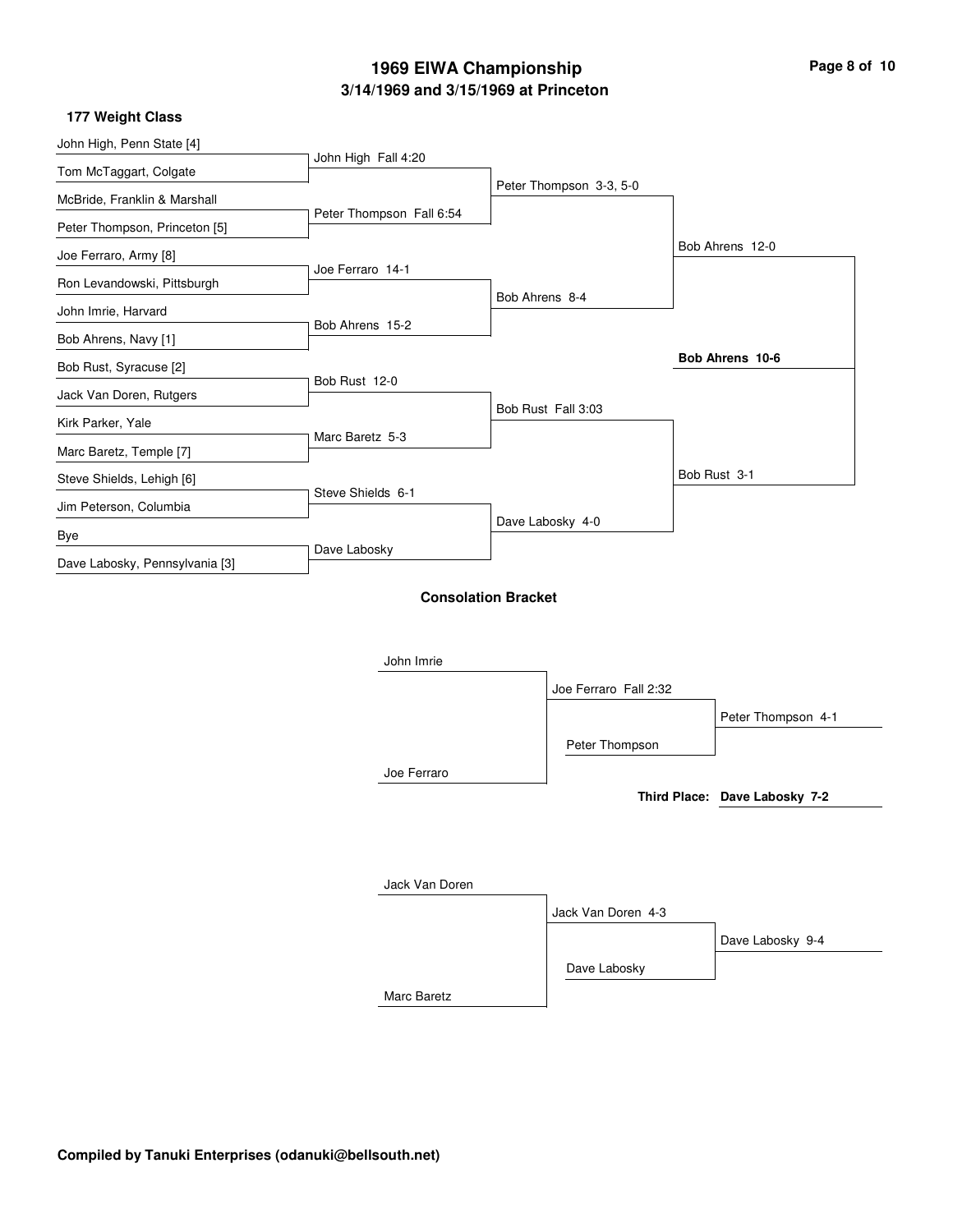### **191 Weight Class**

| Dave Pottruck, Pennsylvania [4]  |                         |                            |                      |                                |
|----------------------------------|-------------------------|----------------------------|----------------------|--------------------------------|
| Mike Homiak, Franklin & Marshall | Dave Pottruck Fall 4:57 |                            |                      |                                |
| Mike Sluzenski, Rutgers          |                         |                            | Dave Pottruck 7-1    |                                |
|                                  | Tim Nichols 5-1         |                            |                      |                                |
| Tim Nichols, Princeton [5]       |                         |                            |                      | Dave Pottruck DFT 2:13         |
| Paul Allen, Pittsburgh [8]       | Paul Allen 9-7          |                            |                      |                                |
| Vic Ciaccia, Temple              |                         |                            | Gene Detwiler 3-3 RD |                                |
| Steve Baxter, Columbia           | Gene Detwiler 9-2       |                            |                      |                                |
| Gene Detwiler, Colgate [1]       |                         |                            |                      |                                |
| Ed Bannat, Navy [2]              |                         |                            |                      | Ed Bannat 2-1                  |
| Ron Hubbard, Yale                | Ed Bannat Fall 3:57     |                            |                      |                                |
| John Dinger, Army                |                         | Ed Bannat 5-1              |                      |                                |
| Howard Freedman, Harvard [7]     | Howard Freedman 7-0     |                            |                      |                                |
| Bob Funk, Penn State [6]         |                         |                            |                      | Ed Bannat 9-5                  |
| Jay Kaplan, Cornell              | Bob Funk Fall 2:23      |                            |                      |                                |
| Mike Harrison, Lehigh            |                         |                            | Vince Paolano 7-6    |                                |
| Vince Paolano, Syracuse [3]      | Vince Paolano 11-6      |                            |                      |                                |
|                                  |                         | <b>Consolation Bracket</b> |                      |                                |
|                                  |                         |                            |                      |                                |
|                                  | Mike Homiak             |                            |                      |                                |
|                                  |                         |                            | Tim Nichols 8-5      |                                |
|                                  |                         |                            |                      | Tim Nichols Med FFT            |
|                                  |                         |                            | Gene Detwiler        |                                |
|                                  | <b>Tim Nichols</b>      |                            |                      |                                |
|                                  |                         |                            |                      | Third Place: Vince Paolano 6-1 |
|                                  |                         |                            |                      |                                |
|                                  |                         |                            |                      |                                |
|                                  |                         |                            |                      |                                |
|                                  | Ron Hubbard             |                            |                      |                                |
|                                  |                         |                            | Howard Freedman 8-3  |                                |

Vince Paolano

Vince Paolano 10-3

Howard Freedman